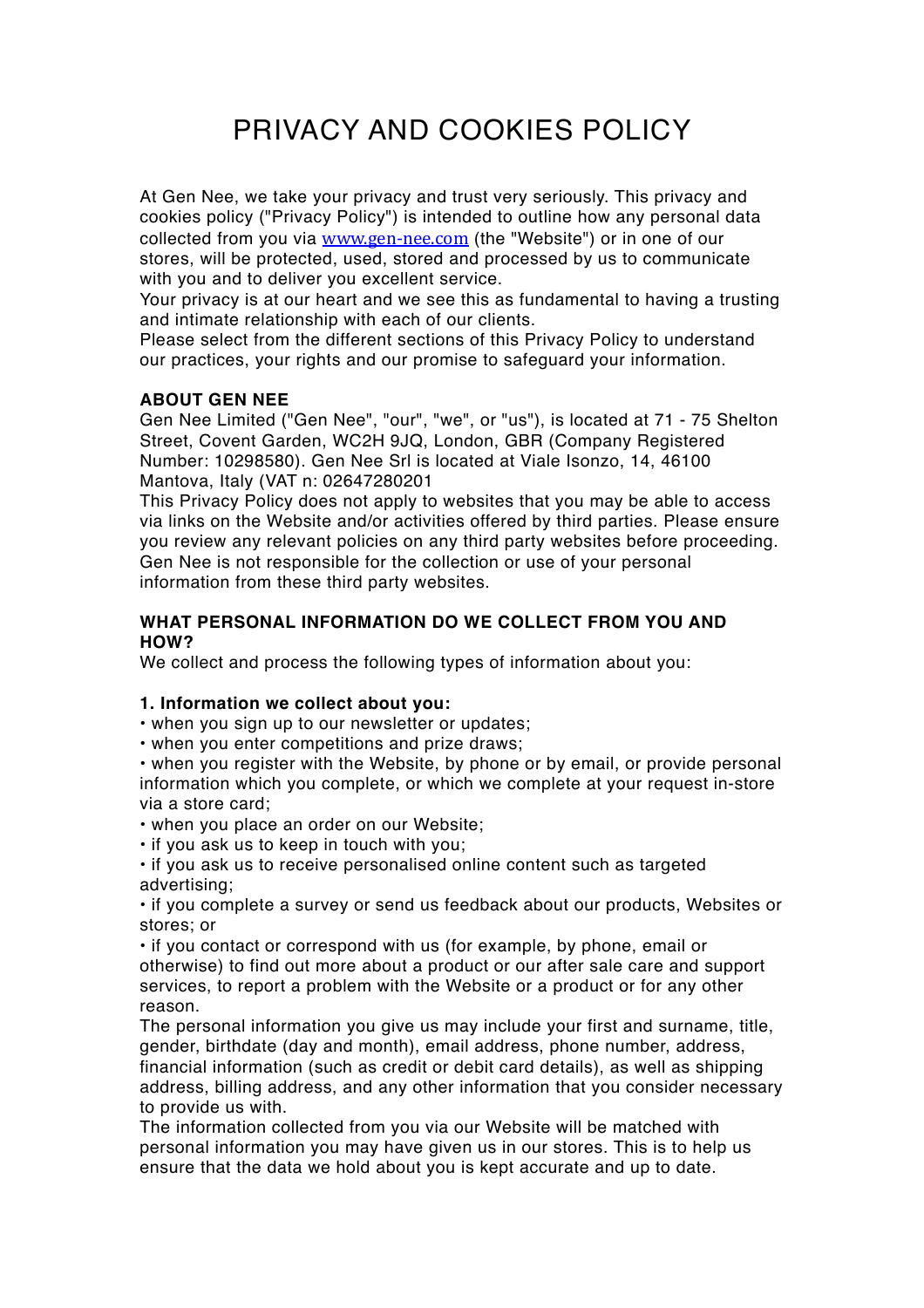#### **2. Information we receive from other sources about you**

We work closely with third parties, for example, business partners, subcontractors for technical, payment and delivery services, advertising networks, analytics providers and search information providers. If we receive information about you from them, we will always seek assurances that they are providing information to us in accordance with data protection laws and that they are transparent with you that they may share your data with us. We may use this information to update our records about you to keep them accurate.

## **WHY DO WE USE YOUR DATA?**

We may use and share **non-personal data** we receive or collect from you without restrictions.

Gen Nee may use the above personal data held about you for the following purposes (purposes for which we need your consent are marked \*):

• to carry out obligations arising from any contracts entered between you and us and to provide you with information, products and services that you request from us, i.e. to process and complete your orders and to process your payments;

• to remind you of products you have placed in your basket on the Website, but have not purchased\*;

• to help us identify you and accounts you hold with us;

• to manage and improve the Website and the services we provide through the Website:

• to tailor our Website content to your needs and preferences\*;

• to manage the security of the Website and data collected via the Website;

• to provide other services requested by you, as described when we collect the data;

• to prevent, detect, and investigate fraud, security breaches, violations of law, and other misuse of the Website;

• to address any enquiries, correspondence, concerns or complaints you have raised;

• for our internal operations, including data analysis, testing, research, statistical purposes and troubleshooting;

• to notify you about changes to any element of the Website;

• to provide you with information about other products and services we offer that are similar to those that you have already purchased or enquired about. We will only contact you by email with such information if you have consented to this.\*;

• to measure and understand the effectiveness of advertising we provide to you and others;

• to deliver relevant advertising to you, for example, newsletters\*; and

• to make suggestions and recommendations to you about other products or services that may be of interest to you\*.

We may also use your personal data when carrying out automated decisionmaking and profiling for the purpose of identifying what information or advertising you might like to see from us, for example, by creating individual or group profiles\*. Where you have consented, we may also share your information with members of the Gen Nee and concession stores for marketing purposes\*.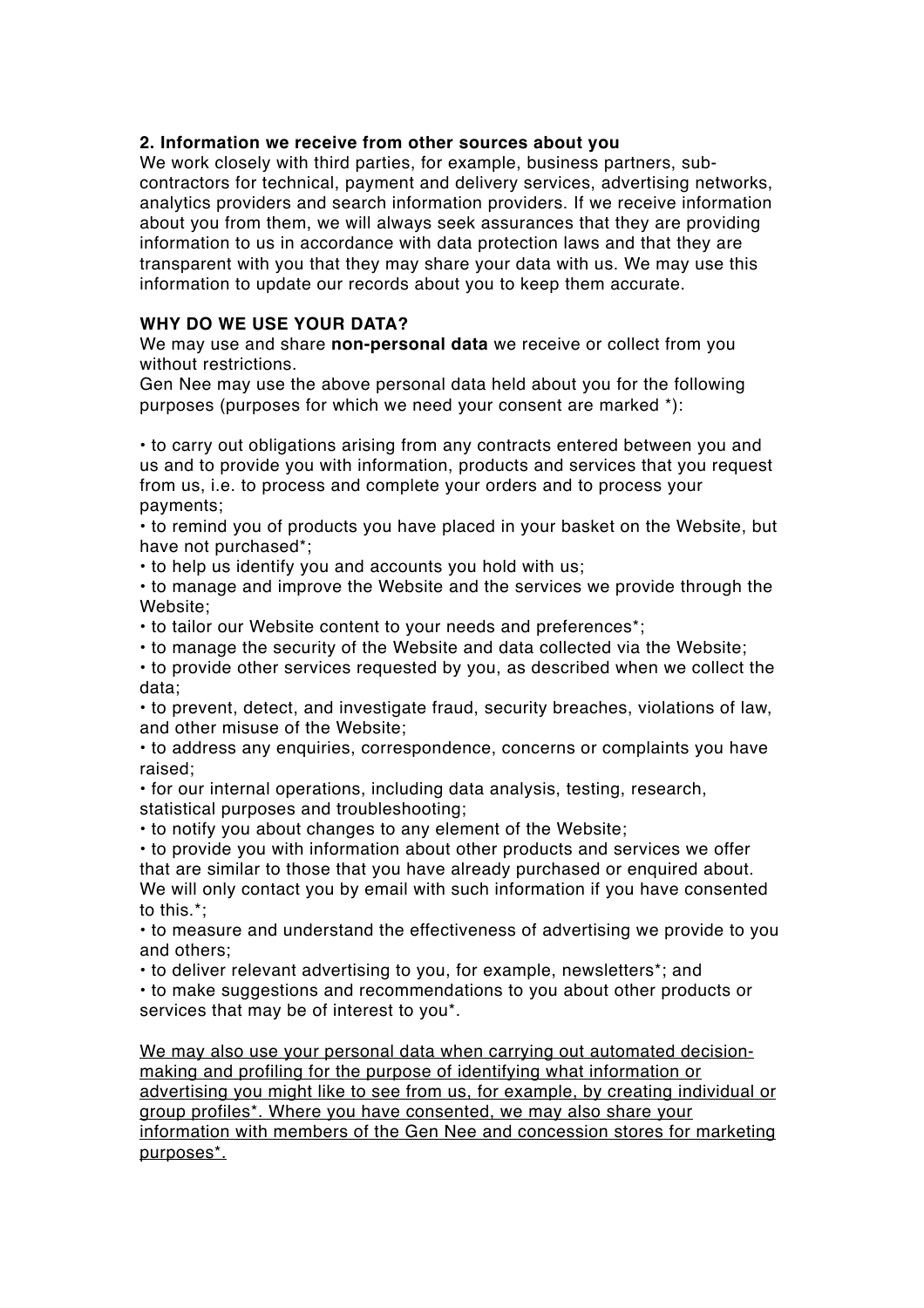**We will combine the information we collect, with information provided to us by other members of the Gen Nee and concession stores. We will use this information and the matched information for the purposes set out in this Privacy Policy.**

## **WHAT IS THE LEGAL BASIS FOR PROCESSING YOUR DATA?**

For some of the uses of your personal data (as described above) there is a legal basis under applicable data protection laws for us to use such personal data without your consent (these uses are not marked with \*).

This includes, for example, where it is necessary for us to use the information in order to perform a contract with you or take steps at your request prior to entering into a contract with you, such as to process your order, provide after care and support services to you or manage the online account facility that we provide to you. It also includes circumstances (such as we have described below) where we have a legitimate interest to use your data, provided that proper care is taken in relation to your rights and interests:

• to ensure that we organise our database efficiently and understand how our clients may make purchases in different parts of the world;

• to carry out research and analysis of your data (including purchase information) as this helps us understand our clients better, who they are and how they interact with Gen Nee;

• to improve and ensure the security of the Website (for example, for statistical, testing and analytical purposes, troubleshooting); and

• to ensure that you know about any changes to the Website or the terms of this Privacy Policy.

Where we have a legal basis to use your information without consent (as we've described above), this Privacy Policy fulfils our duty to process personal data fairly and lawfully and in a manner that you would expect given the nature of our relationship with you, by giving you appropriate notice and explanation of the way in which your personal data will be used.

Where consent is required for our use of your personal information, by ticking the appropriate consent box or otherwise communicating your consent (for example, by email, providing non mandatory information, verbally in-store or on a store card), you consent to our use of that personal information for the purposes covered by the specific consent that you have given. For example, we will only process your personal information for marketing purposes if we have your consent to do so.

## **MARKETING NEWSLETTERS AND KEEPING IN TOUCH WITH YOU**

We will, if you have given us your consent, provide you with information about products, services, events, sales and marketing from Gen Nee (including personalised online content and advertising through Gen Nee websites, social media platforms or our online partners).

We will ask whether you would like us to send you marketing messages when you tick the relevant boxes when you check out, sign up for newsletters or updates, or if you register with us via the Website, by phone, by email or the store personal information card. You will have the opportunity to clearly set out how you wish to hear from us. If you are registered, you can also manage your preferences by updating / changing your privacy settings of your account. You can unsubscribe at any time.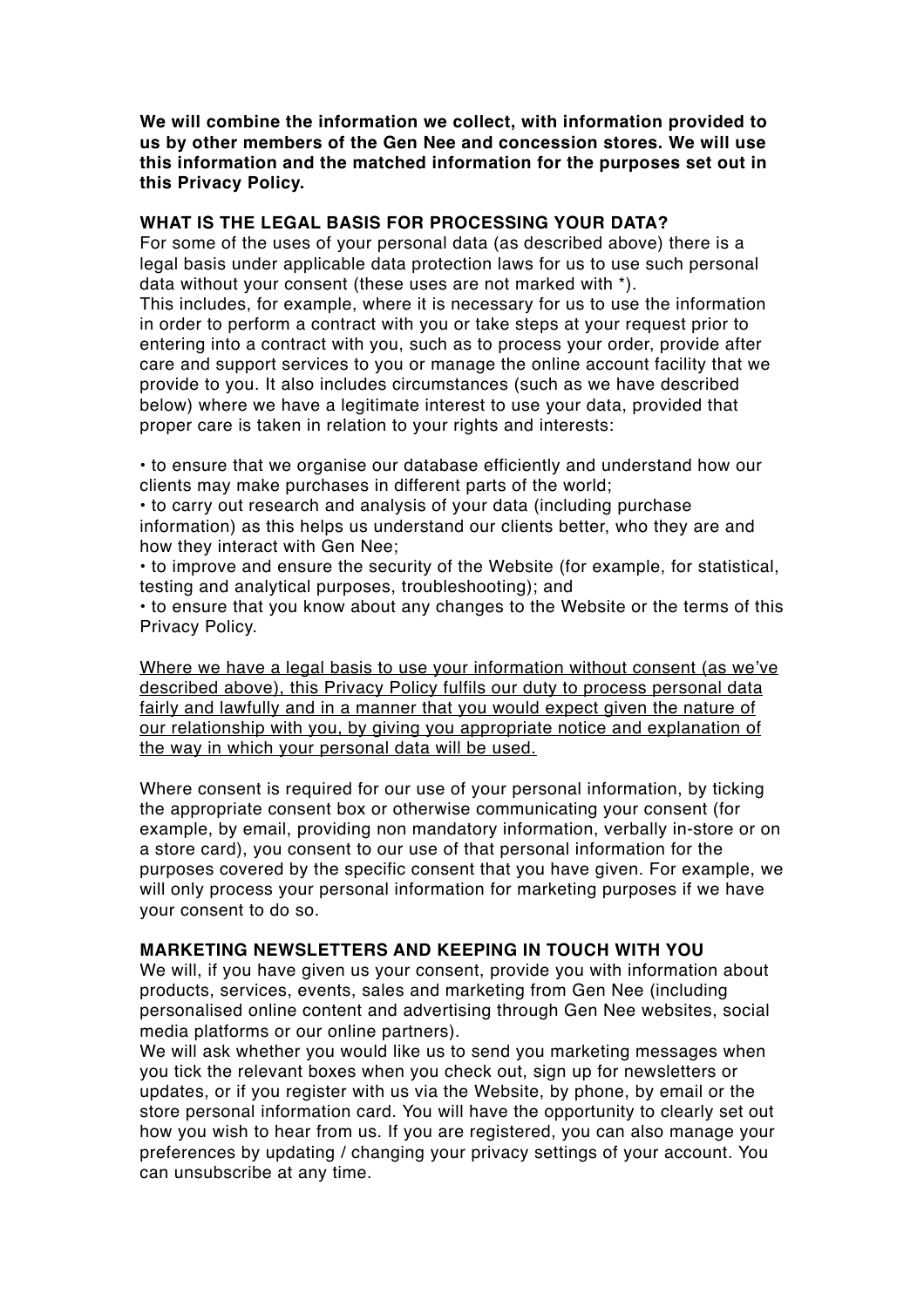We will **not** share your personal information with businesses outside the Gen Nee, without your explicit prior consent, for them to contact you for marketing purposes (except if they are contacting you on behalf of Gen Nee).

## **HOW DO WE STORE AND PROTECT YOUR DATA?**

Data we collect from you is transferred to, processed and stored by Global Payments (GPUK LLP), with its registered office at 51, De Montfort Street, Leicester, LE1 7BB.

We endeavour to protect your data by storing it on secure servers and by using technical and organisational security measures to safeguard your personal data and to reduce the risk of loss, misuse, and unauthorised access, disclosure, and alteration. Some of the safeguards we use are firewalls and data encryption, physical access controls to our data centres, and information access controls. Please understand, however, that no system is perfect or can guarantee that unauthorised access or theft will not occur.

Where we have given you (or where you have chosen) a password which enables you to access restricted areas of the Website, you are responsible for keeping this password confidential. We ask you not to share your password with anyone.

Transmission of information via the Internet is not completely secure. We will do our best to protect your personal information but we cannot guarantee the security of data transmitted via the Website; any transmission is therefore at your own risk. Once we have received your personal information, we will use strict procedures and security features (as mentioned above) to try and prevent unauthorised access.

## **WHO WILL WE SHARE YOUR PERSONAL DATA WITH?**

Your data may be stored in a database that we, as well as other members of Gen Nee, can access. We do this to help us organise our databases efficiently and understand how our clients may make purchases in different parts of the world. We will remain your point of contact.

We may also share your data with the following categories of selected third parties in accordance with this Privacy Policy:

• service providers (for example, IT services), business partners, suppliers and sub-contractors for the performance of any contract we enter into with you (such as, but not limited to, Website operations, payment services, shipments, fraud investigations, bill collection, and affiliate and rewards programs);

• analytics and search engine providers that assist us in the improvement and optimisation of the Website;

• law enforcement or regulatory agencies, or authorised third parties, in response to a verified request relating to a criminal investigation or alleged illegal activity or any other activity through the Website that may expose us and/or the user or any third party to legal risks or liability; and

• other business entities, should we plan to merge with or be acquired by that business entity. Should such a combination occur, we will require that the new combined entity follow this Privacy Policy with respect to your data.

These third parties who may receive your data will process that data for the purposes specified above and in accordance with applicable law. Gen Nee will retain a list of the third parties with whom data is shared, which will be available upon request.

## **WHY DO WE RETAIN YOUR DATA AND HOW CAN YOU ACCESS IT?**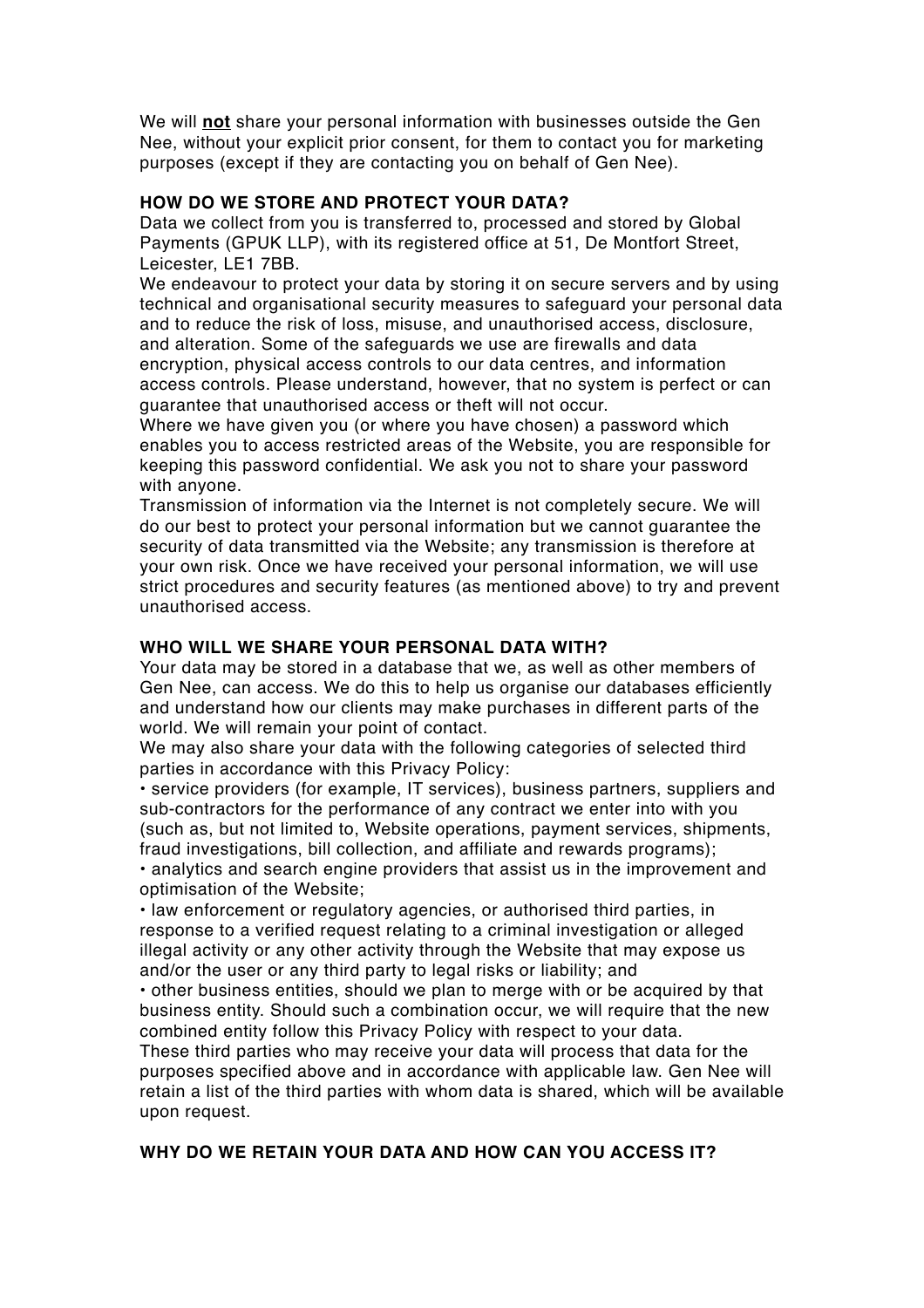We will not store your personal data for longer than we need to use it in accordance with this notice. Unless we let you know otherwise (or you request we erase your personal data), we will keep your personal data as you remain a client with us or continue to wish to keep in touch with us.

Even if you request that we erase your data, we may still need to keep it (please see below) or may keep it in a form that doesn't identify you. If you have not agreed that we may use your data for marketing purposes, we will keep your data for 6 years after you have made a purchase from us.

## **WHAT ARE YOUR RIGHTS?**

You have the following rights with regard to your personal information: **• Access.** You have the right to access data we hold about you. We will need you to prove your identity before we release any personal data to you.

**• Rectification or erasure.** You have the right to request that we rectify or delete any personal data that we hold about you (unless we have the legal right or obligation to retain it).

**• Restriction.** You have the right to restrict your use of personal information if the data is inaccurate, our use of the information is unlawful or if we no longer need to use the data for the purposes for which we hold it.

**• Change of preferences.** You can change your data processing preferences at any time. For example, if you have given your consent to direct marketing, but have changed your mind, you can opt out of receiving marketing communications by contacting us using the details provided below or clicking the "unsubscribe" link in any communication you receive.

**• Automated decision making.** If you have any questions in respect of our automated decision-making processes or the accuracy of them, please let us know, or to change your preferences, please see above.

**• Data portability.** You have the right to obtain personal data we hold about you, in a structured, electronic format, and to transmit such data to another data controller, where this is (a) personal data which you have provided to us and (b) if we are processing that data on the basis of your consent (such as your marketing preference information) or to perform a contract with you (such as to manage your online account).

**• Complaints.** If for any reason you are not happy with the way that we have handled your personal data, please contact us. If you are still not happy, you have the right to make a complaint to the Information Commissioner's Office. To exercise any of the rights mentioned above, please write to us at clara@gen-nee.com.

If you ask us to stop processing your personal information in a certain way or erase your personal information, and this type of processing or information is needed to facilitate your use of the Website or is required to enable us to provide you with a service (such as to manage your online account), you may not be able to use the Website or the service as you did before.

This does not include your right to object to direct marketing which can be exercised at any time without restriction. Please allow at least 3 working days for your request to be actioned.

The rights mentioned above do not extend to **non-personal data**.

## **HOW YOU CAN PROTECT YOUR CHILD'S INFORMATION**

We do not knowingly collect information from children under the age of 16. If you become aware that your child or any child under your care has provided us with information without your consent, please contact us at clara@gennee.com.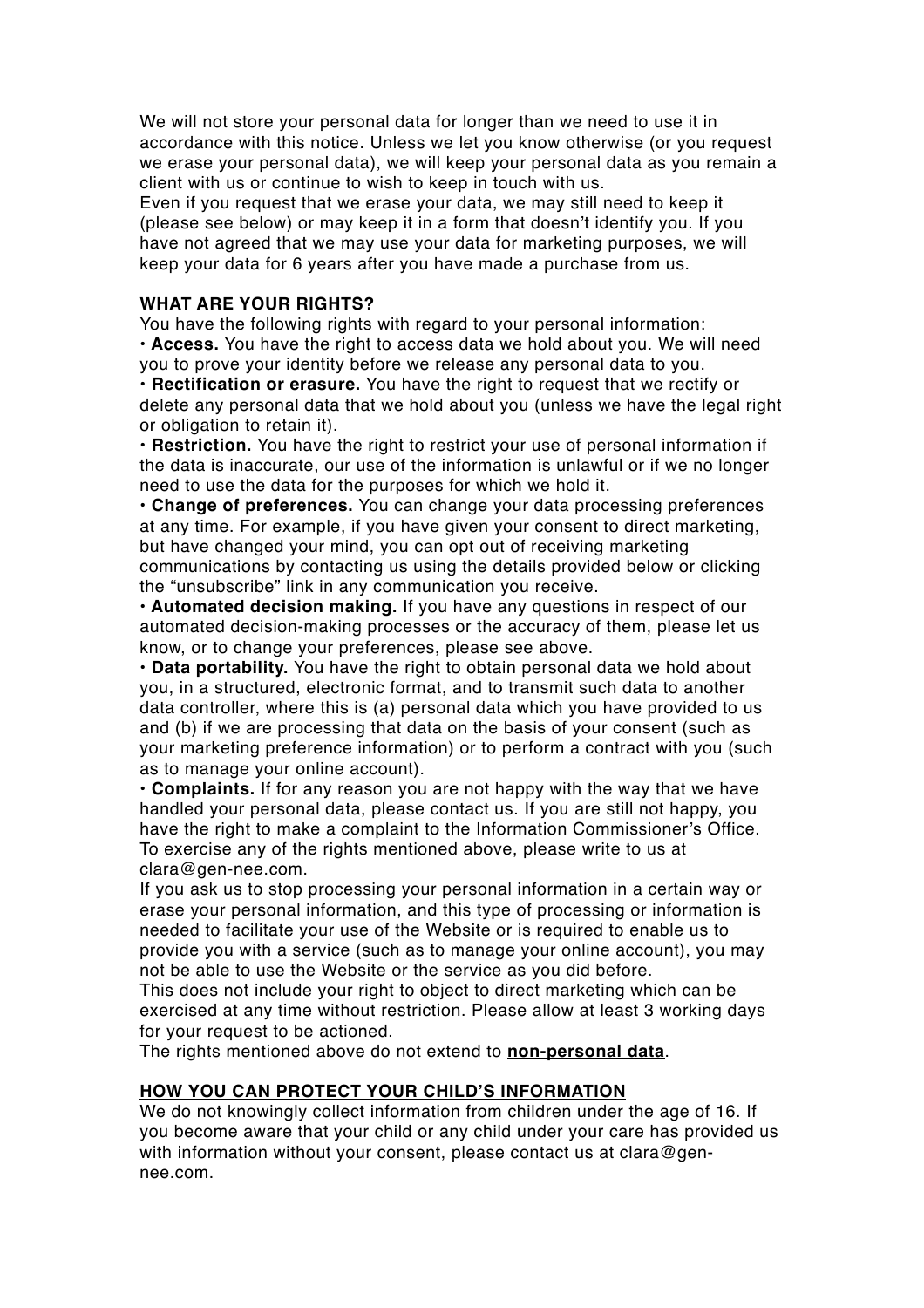#### **WHAT ARE COOKIES? WHY DO WE USE THEM?**

We use certain tools, such as cookies, to collect data about your visit to the Website such as device ID or unique identified, device type, computer and connection information, statistics on page views, traffic to and from the Website, referring URL, Internet Protocol ("IP") address and standard web log information.

A cookie is a small text file that is used to store information on your browser or your computer's hard drive when you visit a website, such as the Website. A cookie does not contain information that identifies a person, but it allows for the linking of your computer to the information provided by you on the Website (such as, for example, linking your IP address and other information about your experience on the Website to your preferences expressed while choosing services and purchasing products offered through the Website).

Cookies are disseminated by servers and no one may gain access to information contained therein. The information stored in cookies is gathered directly and automatically by the Website and is processed in an aggregate and anonymous manner.

The use of cookies and other automatic data collection tools is necessary for the proper functioning of the Website and its services. However, you can block cookies by activating the setting on your browser that allows you to refuse the setting of all or some cookies. If you block all cookies (including essential cookies), Jimmy Choo cannot ensure that all web pages of the Website will be displayed and/or that certain services will be supplied.

Gen Nee uses the following types of cookies:

• STRICTLY NECESSARY COOKIES: These cookies are essential in order to enable you to browse the Website. Without these cookies, services offered by the Website (such as use of the shopping bag or access to your order history) cannot be provided.

• ANALYTICAL COOKIES: These cookies are used to measure and analyse how the visitors use the Website (for example site traffic, total sales through the Website, the pages visitors go to most often and pages from which the visitors get error messages) in order to continuously improve the Website and the shopping experiences offered through the Website. All information collected by these cookies is in an anonymous form (even if passed onto third parties) and are not used to identify you.

• FUNCTIONALITY COOKIES: These cookies are not necessary for the functioning of the Website but allow the Website to remember the choices and/ or the preferences (such as your username, language or the region you are located) in order to offer you some advanced, simplified and personalised features.

• TARGETING AND ADVERTISING COOKIES: Targeting and advertising cookies may be used to deliver personalised advertisements that are more relevant to you and your interests. These cookies may collect quite detailed information about your browsing habits through the Website, such as products you have clicked on or put in your shopping bag. These cookies allow us to personalise any direct marketing communication (i.e. email) or to limit the number of times you see an advertisement or to help us to measure the effectiveness of our advertising campaigns. They also may enable us (or thirdparty advertising services we work with) to track the actions of users online over time and across different websites or platforms to measure statistics of our marketing efforts, and to deliver electronic advertisements that may be more relevant to individual consumers and that will improve the overall consumer